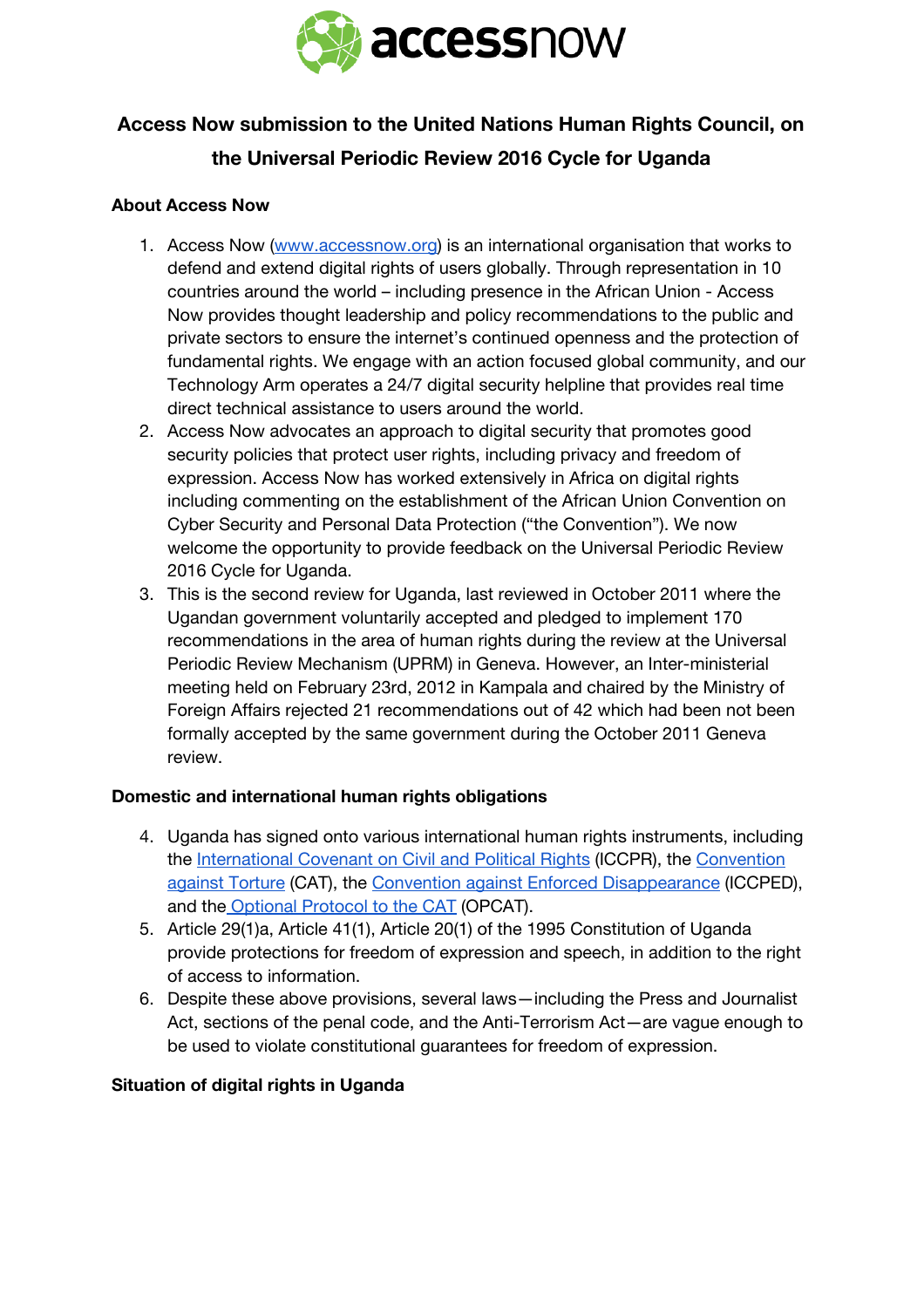7. Despite these commitments and obligations, we have gathered and hereby submit evidence of a systematic disregard of digital rights in Uganda. These violations include:

## **Violations of access to information & freedom of expression**

- 8. On February 18, 2016 Ugandan internet users detected an internet outage affecting Twitter, Facebook, and other communications platforms.<sup>1</sup> According to the Uganda Communications Commission (UCC), blocking was carried out on orders of the Electoral Commission, for security reasons. $2$  The shutdown coincided with voting for the presidential election, and remained in place until the afternoon of Sunday, February 21. During this period, two presidential candidates were detained under house arrest. $3$  The telco MTN Uganda confirmed the UCC directed it to block "Social Media and Mobile Money services due to a threat to Public Order & Safety."<sup>4</sup> The blocking order also affected the telcos Airtel, Smile, Vodafone, and Africel. President Museveni admitted to journalists on February 18 that he had ordered the block because "steps must be taken for security to stop so many (social media users from) getting in trouble; it is temporary because some people use those pathways for telling lies." 5
- 9. The international community labels this type of blocking of telecommunications networks and services as an "internet shutdown."<sup>6</sup> Research shows that internet shutdowns and human rights infringements go hand-in-hand.<sup>7</sup> Shutdowns disrupt the free flow of information and create a cover of darkness that allows state and non-state actors to persecute vulnerable groups without scrutiny. They also drastically harm the economy -- in the case of Uganda, by impacting mobile money transfers.
- 10. A growing body of jurisprudence declares shutdowns to violate international law. In 2015, various experts from the United Nations (UN) Organization for Security

<sup>1</sup> Omar Mohammed, 'Twitter and Facebook are blocked in Uganda as the country goes to the polls' (Quartz Africa, 18 February 2016)

<sup>&</sup>lt;http://qz.com/619188/ugandan-citizens-say-twitter-and-facebook-have-been-blocked-as-the-election-ge ts-underway/> accessed 18 February 2016.

<sup>&</sup>lt;sup>2</sup> Uganda blocks social media for 'security reasons', polls delayed over late voting material delivery (The Star, 18 February 2016)

<sup>&</sup>lt;http://www.the-star.co.ke/news/2016/02/18/uganda-blocks-social-media-for-security-reasons-polls-dela yed-over\_c1297431> accessed 18 February 2016.

<sup>&</sup>lt;sup>3</sup> Brian Duggan, "Uganda shuts down social media; candidates arrested on election day" (CNN, 18 February 2016) <http://www.cnn.com/2016/02/18/world/uganda-election-social-media-shutdown/> accessed 22 February 2016.

<sup>4</sup> MTN Uganda [<https://twitter.com/mtnug/status/700286134262353920](https://twitter.com/mtnug/status/700286134262353920)> accessed 22 February 2016.

<sup>5</sup> Tabu Batugira, "Yoweri Museveni explains social media, mobile money shutdown" (Daily Nation, February 18, 2016)

<sup>&</sup>lt;http://www.nation.co.ke/news/Yoweri-Museveni-explains-social-media-mobile-money-shutdown/-/1056/ [3083032//8h5ykhz//index.html>](http://www.nation.co.ke/news/Yoweri-Museveni-explains-social-media-mobile-money-shutdown/-/1056/3083032/-/8h5ykhz/-/index.html) accessed 22 February 2016.

<sup>&</sup>lt;sup>6</sup> "Fighting Internet Shutdowns" (Access Now) <https://www.accessnow.org/internet-shutdowns>  $7$  Sarah Myers West, 'Research Shows Internet Shutdowns and State Violence Go Hand in Hand in Syria' (Electronic Frontier Foundation, 1 July 2015)

<sup>&</sup>lt;https://www.eff.org/deeplinks/2015/06/research-shows-internet-shutdowns-and-state-violence-go-handhand-syria> accessed 18 February 2016.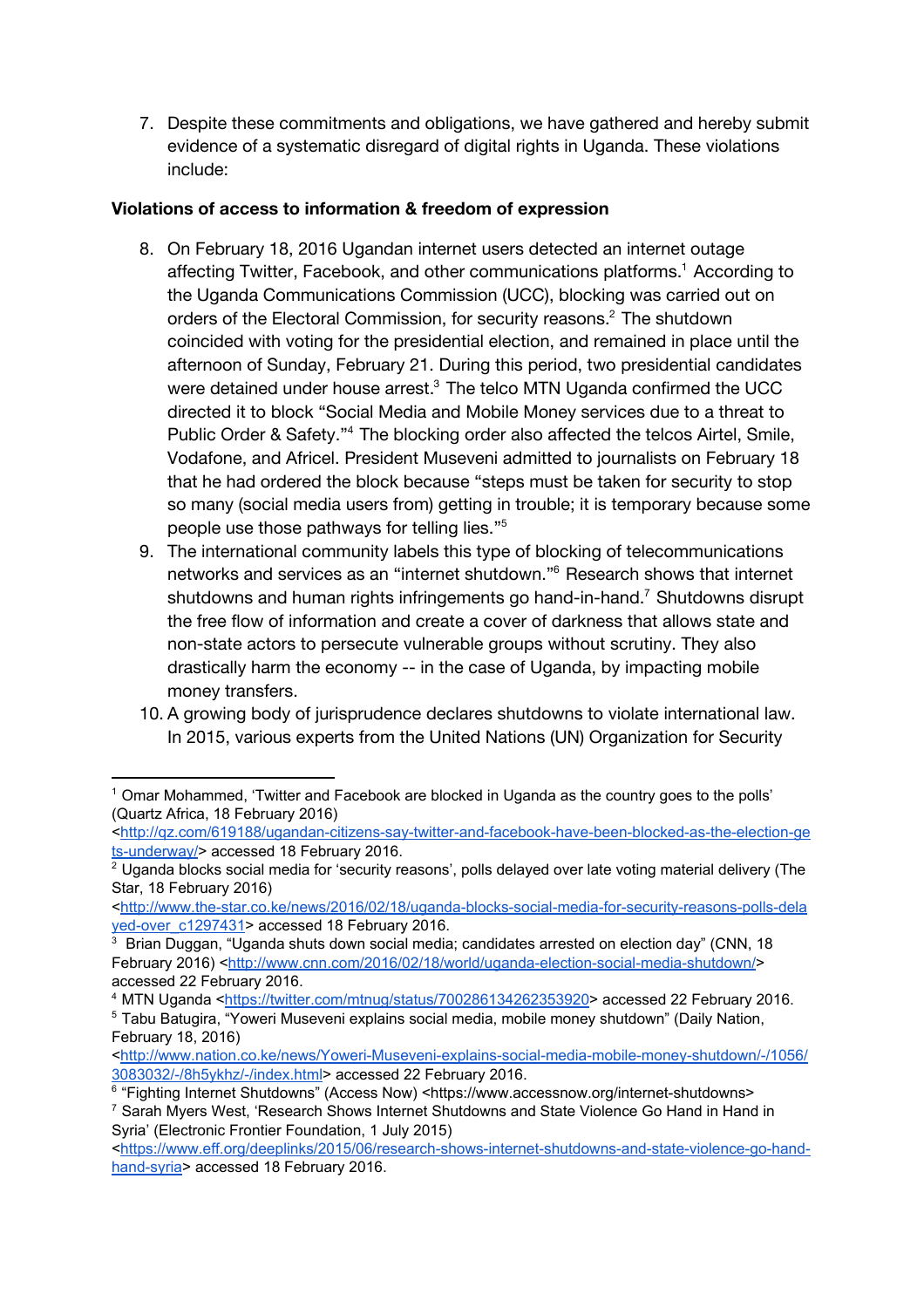and Co-operation in Europe (OSCE), Organization of American States (OAS), and the African Commission on Human and Peoples' Rights (ACHPR), issued an historic statement declaring that internet "kill switches" can never be justified under international human rights law, even in times of conflict.<sup>8</sup> General Comment 34 of the UN Human Rights Committee, the official interpreter of the International Covenant on Civil and Political Rights, emphasizes that restrictions on speech online must be strictly necessary and proportionate to achieve a legitimate purpose. Shutdowns disproportionately impact all users, and unnecessarily restrict access to information and emergency services communications during crucial moments.

11. The internet has enabled significant advances in health, education, and creativity, and it is now essential to fully realize human rights including participation in elections and access to information. Shutdowns and blocking of internet services delay and deter the benefits of these advances and economic development more broadly.

#### **Additional legal provisions that violate the freedom of expression**

- 12. The Press and Journalist Act of 2000 requires journalists to register with the statutory Media Council. This is a body whose independence is compromised by the government's influence over its composition. Moreover, journalism is a function, and those engaging in journalistic activities should not be required to obtain a license for their work. The Human Rights Committee has found that "general State systems of registration or licensing of journalists are incompatible" with Article 19. 9
- 13. Additionally, the penal code contains provisions on criminal libel and the promotion of sectarianism, imposing penalties that entail lengthy jail terms. These provisions are vague and overbroad, and create a "chilling effect" on freedom of expression both online and offline.
- 14. Similarly, the 2002 Anti-Terrorism Act criminalizes the publication and dissemination of content that promotes terrorism, which is vaguely defined. Such vague terms as "indirect" involvement in terrorist activists and the "unlawful possession of materials for promoting terrorism, such as audio or video tapes or written or electronic literature" do not clearly delineate which behaviors are prohibited. Despite the uncertain application of these provisions, the penalties for non-compliance are very severe, as convictions can carry the death sentence. $^{\rm 10}$
- 15. Under Act 2 of the 2011 Computer Misuse Act includes provisions that can specifically limit freedom of expression online. The law prohibits the dissemination of "offensive communication" alongside child pornography and cyber harassment, and is vaguely defined as the use of "electronic communication to disturb or attempts to disturb the peace, quiet or right of privacy of any person."

<sup>&</sup>lt;sup>8</sup> Peter Micek, (Access Now 4 May 2015) 'Internet kill switches are a violation of human rights law, declare major UN and rights experts'

<sup>&</sup>lt;https://www.accessnow.org/blog/2015/05/04/internet-kill-switches-are-a-violation-of-human-rights-law-d eclare-major-un> accessed 18 February 2016.

<sup>9</sup> Human Rights Committee, General Comment No. 34 <http://www2.ohchr.org/english/bodies/hrc/docs/gc34.pdf>  $10$  Art.9 (b), The Anti-Terrorism Act, 2002

<sup>&</sup>lt;http://www.vertic.org/media/National%20Legislation/Uganda/UG\_Anti-Terrorism\_Act\_2002.pdf >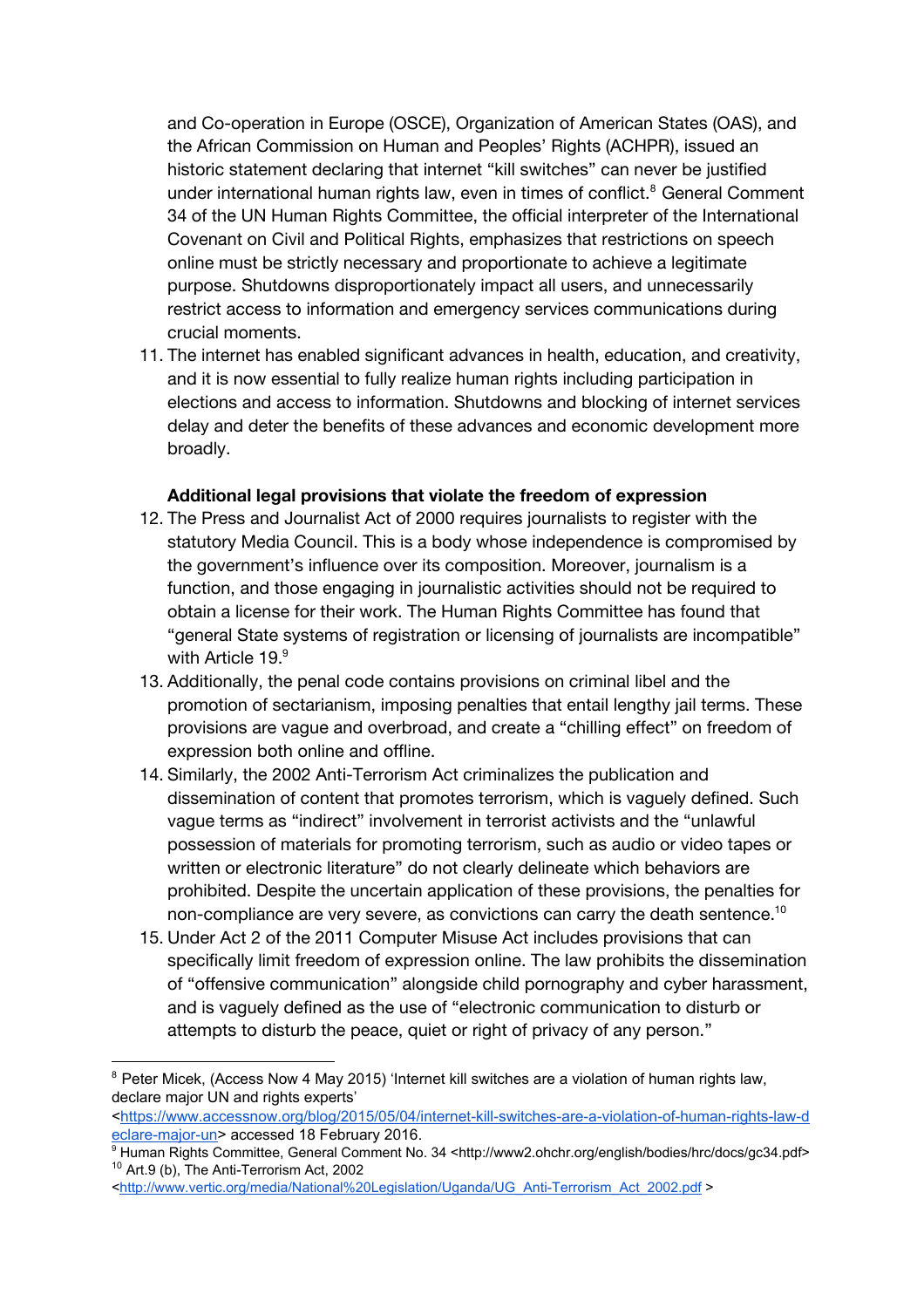### **Violations of the right to privacy**

- 16. In July 2015, email leaks from the Italian surveillance firm Hacking Team revealed that the Ugandan government had began looking into purchasing the company's sophisticated spyware known as Remote Control System (RCS) from April 2015.<sup>11</sup> These systems are often used by governments for unlawful surveillance, including to target and arrest human rights defenders around the world.
- 17. Through the 2010 Regulation of Interception of Communication (RIC) Act, telecommunication companies are required to install equipment that enables real-time electronic surveillance of suspected terrorists. Such equipment enables unlawful and arbitrary surveillance of law-abiding internet users and its use must be strictly circumscribed. The RIC Act also gives the government permission to tap into personal communications for national security concerns.<sup>12</sup> Orders can be requested by security minister and granted after an order by a High Court judge. $^{13}$

#### **Recommendations**

- 18. Uganda can improve its human rights record and treatment of digital rights in several areas. We accordingly recommend that the government of Uganda:
	- a. Commit to acting upon the [resolution](http://www.ipu.org/conf-e/133/Res-1.htm) on democracy in the digital era of October 21, 2015, which took place during the 133<sup>rd</sup> Assembly of the Inter-Parliamentary Union (IPU). Uganda was among the 167 [national](http://www.ipu.org/english/membshp.htm) [governments](http://www.ipu.org/english/membshp.htm) that unanimously adopted the resolution;
	- b. Commit to enhancing freedom of expression online and preventing violations by state and non-state actors, such as companies;
	- c. Commit to refrain from slowing, blocking, or shutting down internet and telecommunications services, particularly during elections and public assemblies;
	- d. Publicly disclose any procurement of or contracts to purchase, maintain, or operate surveillance technology;
	- e. Improve cooperation with United Nations and African Union treaty mechanisms and issue standing invitations to UN special procedures such as the UN special rapporteurs on freedom of expression and privacy; and
	- f. Enact laws protecting access to information and preventing network discrimination, also known as Net Neutrality.
- 19. The UPR is an important U.N. process aimed at addressing human rights issues all across the globe. It is a rare mechanism through which citizens around the world get to work with governments to improve human rights and hold them accountable to international law. Access Now is grateful to make this submission.

<https://gataharray.wordpress.com/2015/07/21/wikileaks-emails-uganda-to-buy-surveillance-equipment/ > <sup>12</sup> Amnesty International, "Uganda: Amnesty International Memorandum on the Regulation of Interception of

<sup>11</sup> Mujuni Raymond Qatahar, "Wikileaks Emails: Uganda To Buy 3bn Surveillance Equipment," *Qataharray* (blog), July 21, 2015,

Communications Act, 2010," December 14, 2010, [<https://www.amnesty.org/en/documents/AFR59/016/2010/en/](https://www.amnesty.org/en/documents/AFR59/016/2010/en/) >

<sup>&</sup>lt;sup>13</sup> See, Regulation of Interception of Communications Act, 2010 Section 5